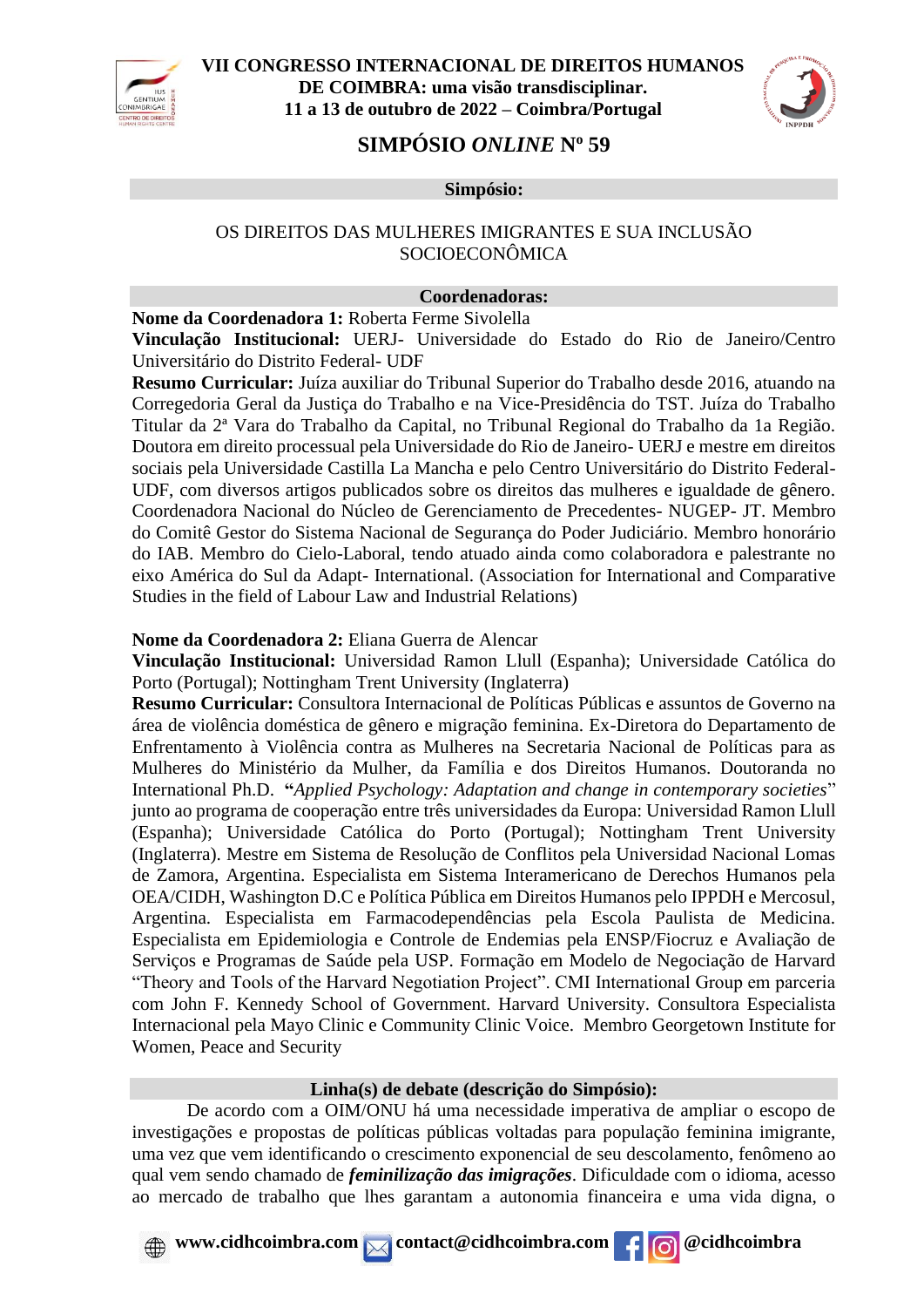



desconhecimento de seus direitos, o distanciamento familiar de origem como rede de apoio são fatores que contribuem para uma invisibilidade social e as colocam em uma posição de extrema vulnerabilidade as violências, seja familiar ou social.

Ainda no âmbito da ONU, na Agenda 2030 para o Desenvolvimento Sustentável houve o reconhecimento da "necessidade de combater em todo o mundo desigualdades e discriminações contra mulheres e meninas, que resultam em violência e limitam seu acesso ao trabalho decente, à participação política, à educação e à saúde". Na mesma toada, ONU Mulheres e a CIDH, por meio de seus normativos, identificaram a vulnerabilidade das mulheres migrantes e a necessidade de sua inclusão participativa na sociedade como meio de minoração da discriminação e da violência contra a mulher sob enfoque interseccional.

Assim, o painel proposto visará debater a questão da integração socioeconômica das mulheres imigrantes como meio de exercer sua própria cidadania, analisando os fatores que obstam o seu empoderamento e inclusão social.

| Idioma dos resumos que serão aceitos para apresentação: |
|---------------------------------------------------------|
| Português $(X)$                                         |
| Inglês $(X)$                                            |
| Francês $(X)$                                           |
| Espanhol $(X)$                                          |



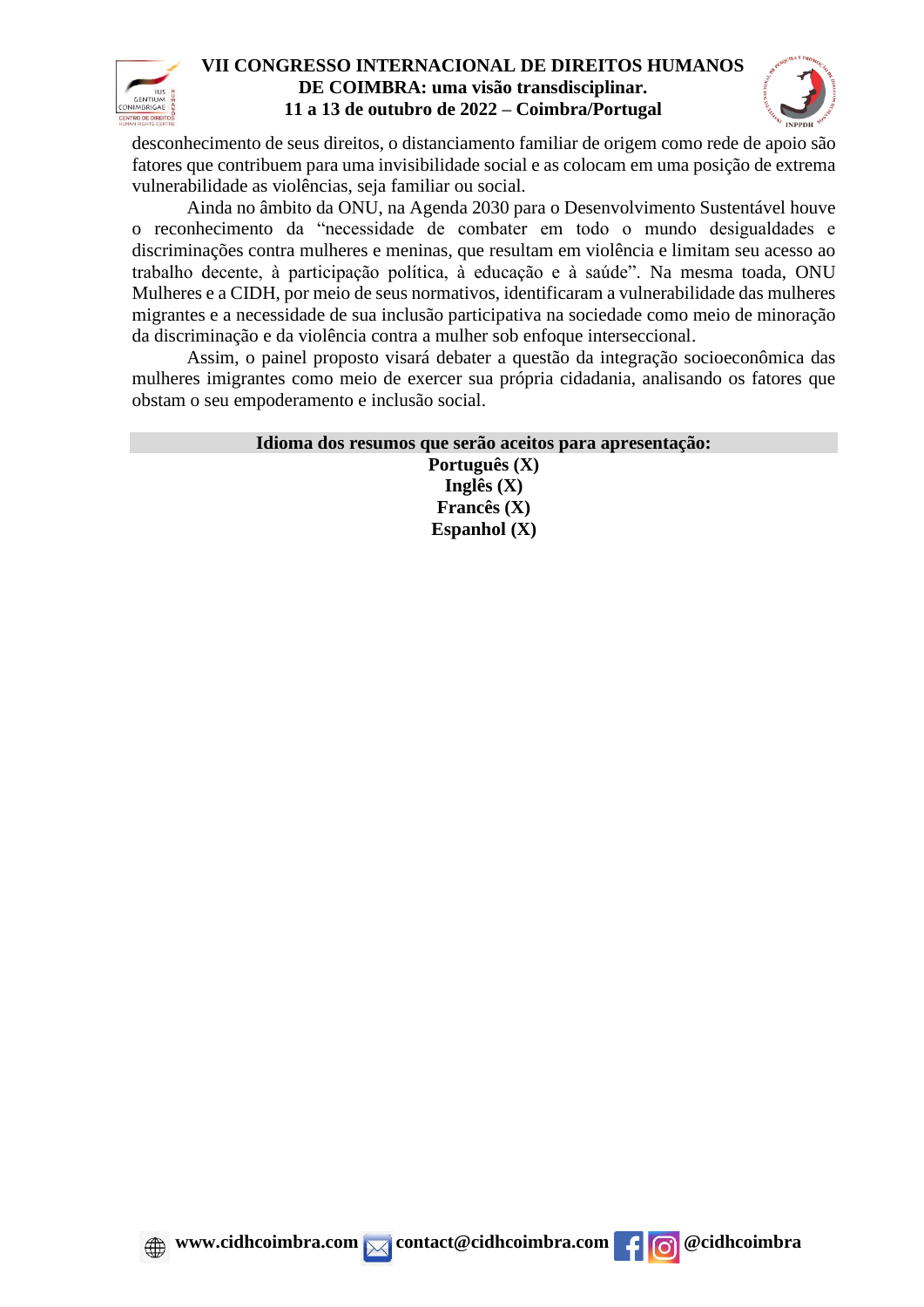



# **ONLINE SYMPOSIUM N<sup>o</sup> 59**

#### **Symposium:**

#### THE IMMIGRANT WOMEN'S RIGHTS AND THEIR SOCIOECONOMIC INCLUSION

#### **Coordinators:**

**Name of Coordinator 1:** Roberta Ferme Sivolella

**Institution:** Universidade do Estado do Rio de Janeiro- UERJ e Centro Universitário do distrito Federal- UDF

**Curricular Summary:** Assistant judge of the Superior Labor Court since 2016, working in the General Office of the Labor Court and in the Vice-Presidency of the TST. Labor Judge Head of the 2nd Labor Court of the Capital- TRT 1. PhD in procedural law from the University of Rio de Janeiro- UERJ and a master's degree in social rights from Universidad Castilla La-Mancha- UCLM and from Centro Universitário do Distrito Federal- UDF, with several articles published on women's rights and gender equality. National Coordinator of the Precedent Management Nucleus-NUGEP-JT. Member of the Management Committee of the National Security System of the Judiciary. Honorary member of the IAB. Member of Cielo-Laboral, having also worked as a collaborator and speaker in the South America axis of Adapt-International. (Association for International and Comparative Studies in the field of Labor Law and Industrial Relations)

#### **Name of Coordinator 2:** Eliana Guerra de Alencar

**Institution:** Universidad Ramon Llull (Espanha); Universidade Católica do Porto (Portugal); Nottingham Trent University (Inglaterra)

**Curricular Summary:** International Public Policy and Government Affairs Consultant in Gender-based domestic violence and female migration. Ex-Director of the Department for Combating Violence against Women at the National Secretariat for Policies for Women of the Ministry of Women, Family and Human Rights. Clinical psychologist. Doctoral student at the International PhD. "Applied Psychology: Adaptation and change in contemporary societies" in a cooperation program between three European universities: Universidad Ramon Llull (Spain); Catholic University of Porto (Portugal); Nottingham Trent University (England). Master in Conflict Resolution System at Universidad Nacional Lomas de Zamora, Argentina. Specialist in the Inter-American System of Human Rights at OAS/IACHR, Washington D.C. and Public Policy on Human Rights at the IPPDH and Mercosur, Argentina. Specialist in Drug Addictions at Escola Paulista de Medicina. Specialist in Epidemiology and Control of Endemic Diseases at ENSP/Fiocruz and Evaluation of Health Services and Programs at USP. Training in the Harvard Negotiation Model "Theory and Tools of the Harvard Negotiation Project". CMI International Group in partnership with the John F. Kennedy School of Government at Harvard University. International Specialist Consultant by Mayo Clinic and Community Clinic Voice. Member Georgetown Institute for Women, Peace and Security

#### **Line(s) of discussion (symposium description):**

According to the IOM/UN, there is an imperative need to expand the scope of investigations and proposals for public policies aimed at the female immigrant population, since it has been identifying the exponential growth of their detachment, a phenomenon that has been called the feminization of immigration. Difficulty with the language, access to the job market that guarantee them financial autonomy and a dignified life, the lack of knowledge of their rights, the distance from their family of origin as a support network are factors that contribute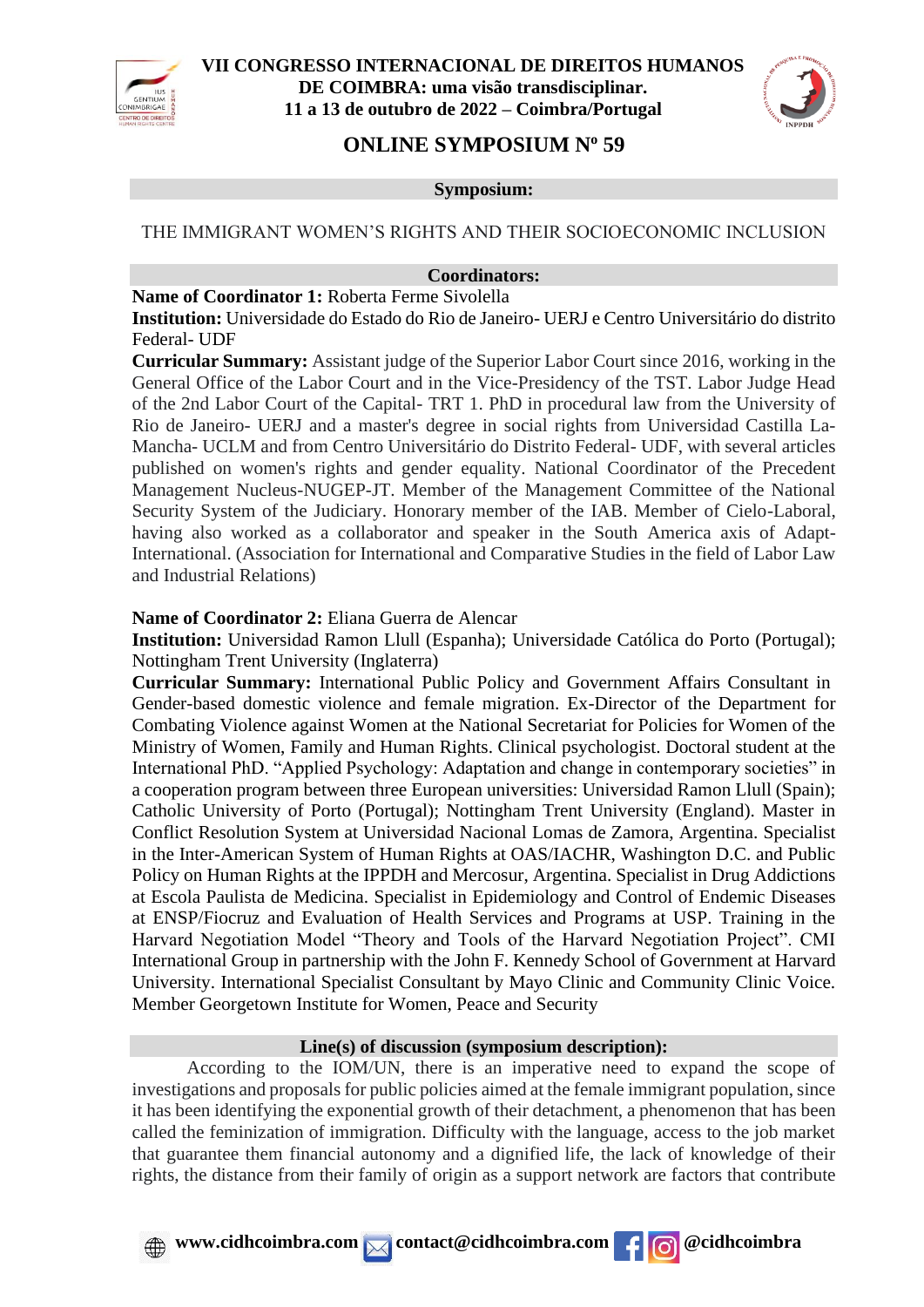



to a social invisibility and put them in a position extremely vulnerable to violence, whether family or social.

Still within the scope of the UN, the 2030 Agenda for Sustainable Development recognized the "need to fight worldwide inequalities and discrimination against women and girls, which result in violence and limit their access to decent work, political participation, education and health". In the same vein, UN Women and the IACHR, through their regulations, identified the vulnerability of migrant women and the need for their participatory inclusion in society as a means of alleviating discrimination and violence against women from an intersectional approach.

Thus, the proposed panel will aim to debate the issue of the socioeconomic integration of immigrant women as a means of exercising their own citizenship, analyzing the factors that impede their empowerment and social inclusion.

### **Languages of abstracts that will be accepted for presentation:**

**Portuguese (X) English (X) French (X) Spanish (X)**



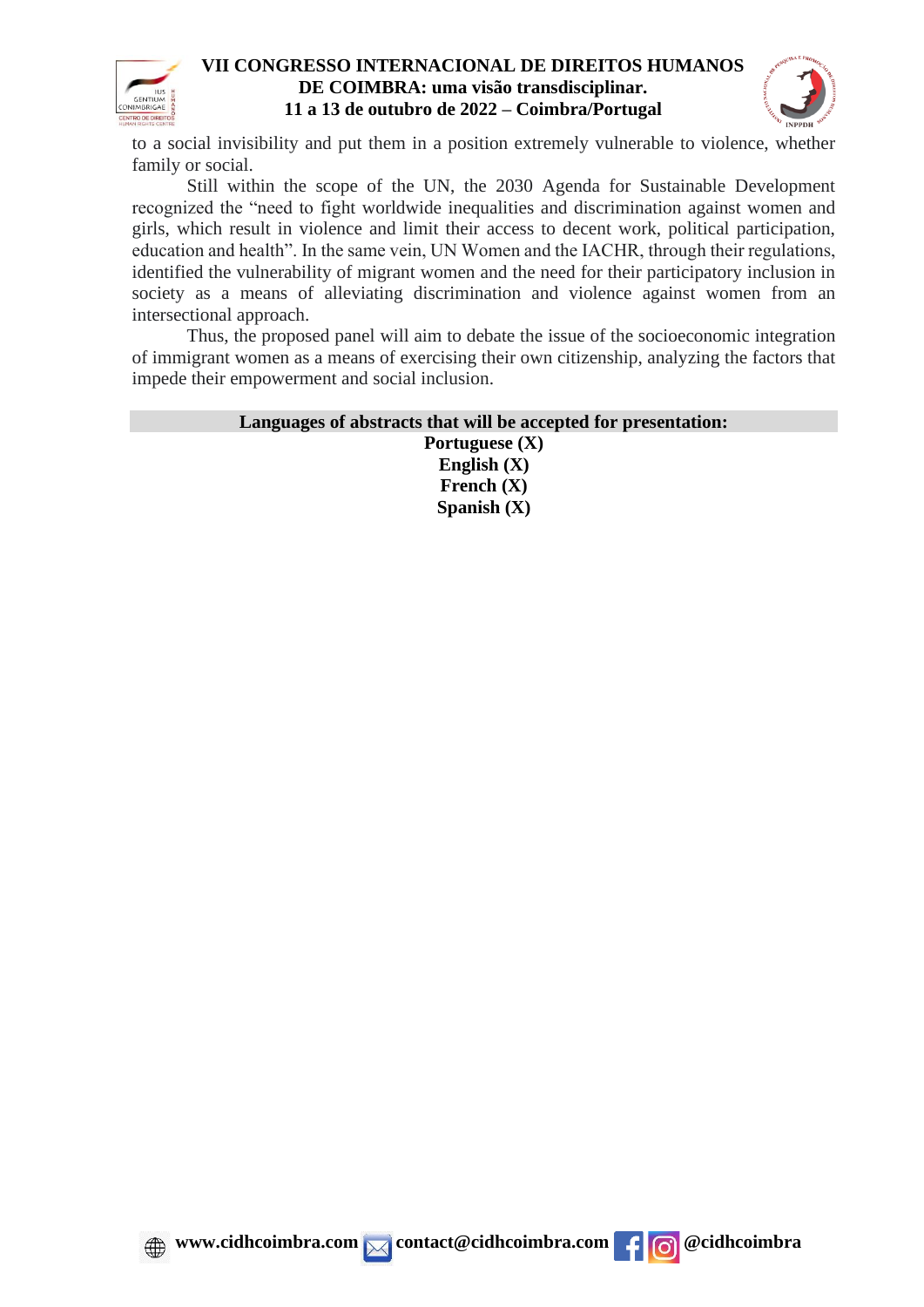



# **SIMPOSIO EN LÍNEA N<sup>o</sup> 59**

**Simposio:**

## LOS DERECHOS DE LAS MUJERES INMIGRANTES Y SU INCLUSIÓN SOCIOECONÓMICA

### **Coordinadoras:**

**Nombre de la Coordinadora 1:** Roberta Ferme Sivolella

**Vinculación Institucional:** Universidade do Estado do Rio de Janeiro- UERJ e Centro Universitário do Distrito Federal- UDF

**Resumen curricular:** Magistrado auxiliar del Tribunal Superior de Trabajo desde 2016, laborando en la Corregedoría General del Tribunal de Trabajo y en la Vicepresidencia del TST. Juez Laboral Titular del 2do Juzgado Laboral de la Capital- TRT 1. Doctora en derecho procesal por la Universidad de Río de Janeiro- UERJ , con master en derechos sociales por la Universidad de Castilla La Mancha y en el Centro Universitario del Distrito Federal- UDF, además de varios artículos publicados sobre derechos de la mujer e igualdad de género. Coordinador Nacional del Núcleo de Gestión de Precedentes-NUGEP-JT. Miembro del Comité de Dirección del Sistema Nacional de Seguridad del Poder Judicial. Miembro de honor del IAB. Miembro de Cielo-Laboral, habiendo trabajado también como colaborador y ponente en el eje Sudamérica de Adapt-International. (Asociación de Estudios Internacionales y Comparados en el campo del Derecho Laboral y Relaciones Industriales)

### **Nombre de la Coordinadora 2:** Eliana Guerra de Alencar

**Vinculación Institucional:** Universidad Ramon Llull (Espanha); Universidade Católica do Porto (Portugal); Nottingham Trent University (Inglaterra)

**Resumen curricular:** Consultora Internacional de Políticas Públicas y Asuntos Gubernamentales en el área de violencia doméstica de género y migración femenina. Ex Directora del Departamento de Combate a la Violencia contra la Mujer de la Secretaría Nacional de Políticas para la Mujer del Ministerio de la Mujer, la Familia y los Derechos Humanos. Doctorante en PhD. International "Applied Psychology: Adaptation and change in contemporary societies" junto con el programa de cooperación entre tres universidades europeas: Universidad Ramon Llull (España); Universidade Católica do Porto (Portugal); Nottingham Trent University (Inglaterra). Master en Sistema de Resolución de Conflictos de la Universidad Nacional Lomas de Zamora, Argentina. Especialista en el Sistema Interamericano de Derechos Humanos por la OEA/CIDH, Washington D.C. y Políticas Públicas en Derechos Humanos por el IPPDH y Mercosur, Argentina. Especialista en Drogadicción por la Escola Paulista de Medicina. Especialista en Epidemiología y Control de Enfermedades Endémicas por la ENSP/Fiocruz y Evaluación de Servicios y Programas de Salud por la USP. Formación en el Modelo de Negociación de Harvard "Teoría y Herramientas del Proyecto de Negociación de Harvard". CMI International Group en asociación con la Escuela de Gobierno John F. Kennedy. Harvard University. Consultora Especialista Internacional por Mayo Clinic y Community Clinic Voice. Miembro del Instituto Georgetown Institute for Women, Peace and Security

## **Línea (s) de discusión (descripción del Simposio):**

Según la OIM/ONU, existe una necesidad imperiosa de ampliar el alcance de las investigaciones y propuestas de políticas públicas dirigidas a la población inmigrante femenina, ya que se ha venido identificando el crecimiento exponencial de este fenómeno, que ha sido denominado feminización de la inmigración. La dificultad con el idioma, el acceso al mercado

## *www.cidhcoimbra.com* **contact@cidhcoimbra.com**  $\left| \right|$  **<b>c** @cidhcoimbra